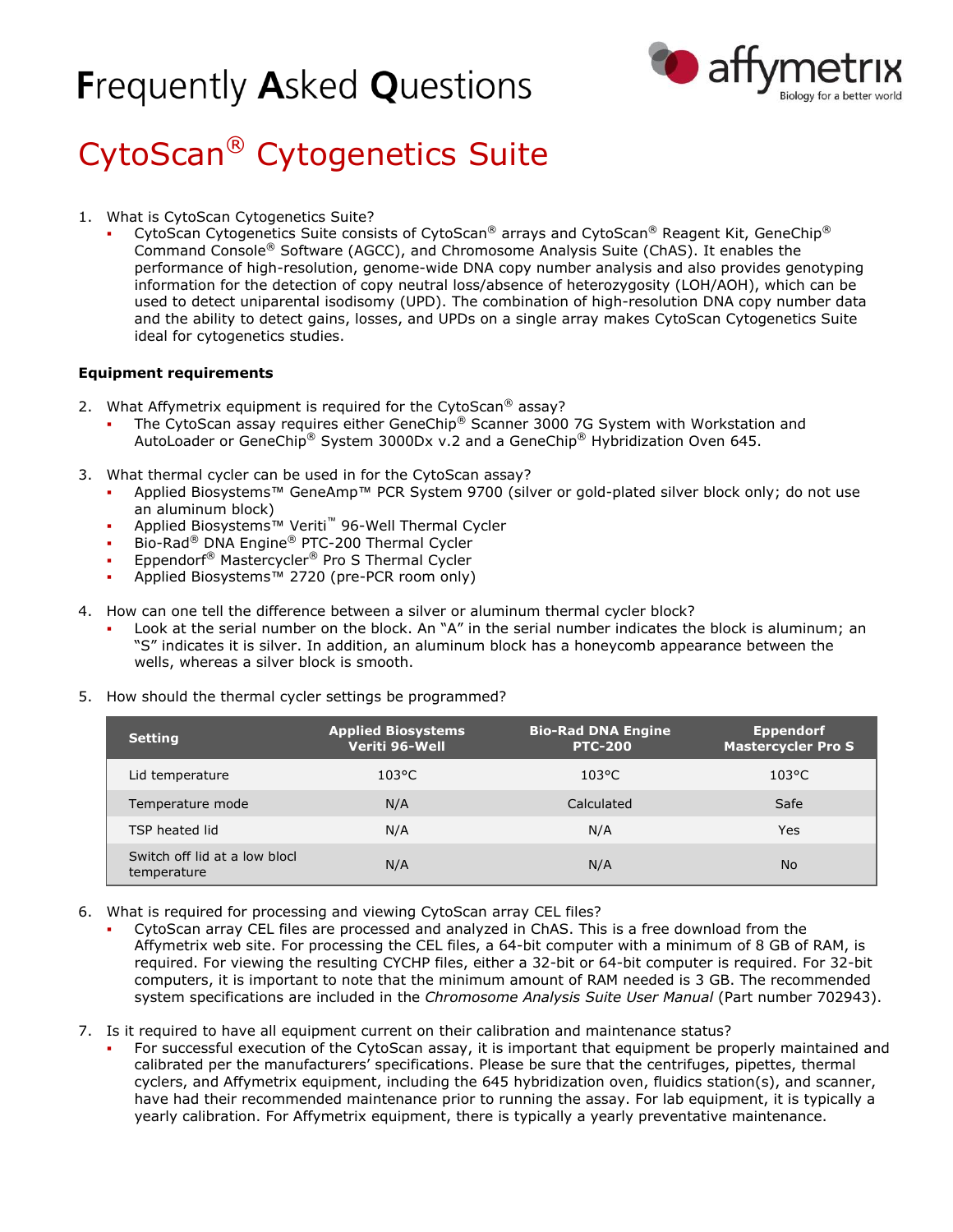- 8. Can electronic pipettes be used in the CytoScan assay instead of multichannel manual pipettes?
	- Pipetting viscous solutions using electronic pipettes may be very challenging and result in ineffective pipetting that could contribute to overall poor QC values. Therefore, the use of electronic pipettes is not recommended.
- 9. Which magnetics racks are supported for the CytoScan assay?
	- The use of the following magnetic racks is supported:
		- DynaMag™-2 Magnet (Thermo Fisher Scientific; Catalog number 123-21D)
		- MagnaRack™ (Thermo Fisher Scientific; Catalog number CS15000)
		- PureProteome™ Magnetic Stand (Millipore™; Catalog number LSKMAGS08)

# **General CytoScan® assay**

- 10. What sample types are validated on the CytoScan assay?
	- The CytoScan assay has been validated with blood and cell line samples.
- 11. What samples are in the Reference Model file?
	- The Reference Model file in CytoScan Cytogenetics Suite includes 380 samples, which were run as part of a larger set of microarrays by nine operators. These operators processed  $\sim$  48 unique samples in two rounds each, with random placement of sample DNAs across the PCR plates and with random use of instruments and reagents. The source DNA includes the following samples:
		- 284 HapMap samples including at least one replicate of each of 270 HapMap samples: 90 from each of the Yoruban, Asian, and Caucasian ethnic groups, from cell line-derived DNAs from the Coriell Institute of Medical Research
		- 96 DNA samples from blood of phenotypically healthy male and female individuals obtained from BioServe Biotechnologies
- 12. What are the general genomic DNA requirements for the CytoScan assay?
	- DNA must be double-stranded genomic DNA.
	- DNA must be free of PCR inhibitors.
	- DNA must not be contaminated with other human genomic DNA sources or with genomic DNA from other organisms.
	- DNA must not be degraded.
	- DNA should have an A260/A280 between 1.7–2.1 (numeric rounding allowed).
- 13. What is the recommended genomic DNA extraction methods used for the CytoScan assay?
	- Both blood and cell line sample sources have been tested by Affymetrix with the CytoScan assay.
	- Methods that include boiling or strong denaturants are not acceptable because the DNA would be rendered single-stranded. Genomic DNA extracted using the following methods have been tested at Affymetrix:
		- QIAGEN Gentra Puregene® Kit
		- 5 PRIME PerfectPure™ DNA Blood Kit
	- The CytoScan assay requires genomic DNA concentration ≥50 ng/µL. Therefore, the elution volumes for each of the kits will need to be adjusted accordingly to achieve the desired concentration.
- 14. How many freeze/thaw cycles are validated for CytoScan Reagent Kit (24 samples)?
	- CytoScan Reagent Kit (Part number 901808) is validated for five freeze/thaw cycles.
- 15. How many samples should be processed at a time using the CytoScan assay?
	- It is recommended to run no more than 24 samples at a time. The assay is a four-day protocol; however, the technician can use an optional three-day protocol after becoming comfortable with the assay.
- 16. What other reagents are required for the CytoScan assay?
	- The Clontech Titanium® Taq PCR Kit (300 reactions, Part number 639240 **or** 400 reactions, Part number 639243) and absolute ethanol (Sigma; Part number 459844) are also required. All other reagents are included in CytoScan Reagent Kit.
- 17. What are the fill volumes of the reagents in CytoScan Reagent Kit?
	- Only the volume that is indicated on the label can be guaranteed. Since Affymetrix's assurance guarantee is only provided for the label volume, it is advised not to plan experiments or standard operating procedures based on potential overage volumes.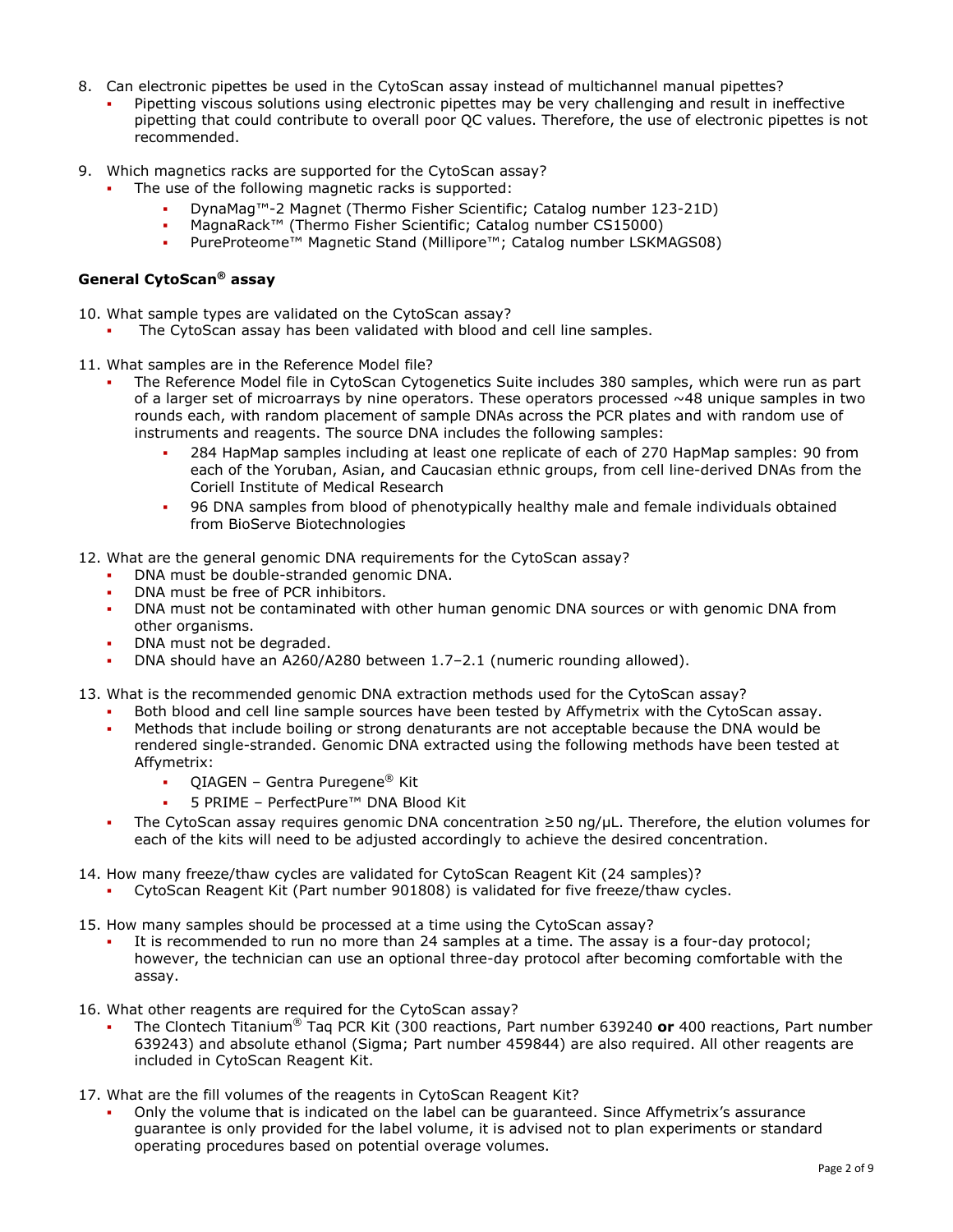- 18. Can different sub kits from different lots of the modules from the CytoScan assay kit be used for a particular experiment?
	- It is highly recommended not to mix different sub kit lots from different modules because functional testing is done based on sub kits from the same lot.
- 19. Can reagents from Affymetrix® SNP 6 Core Reagent Kit be used in the CytoScan assay?
	- No. The CytoScan assay has been optimized for performance with only CytoScan Reagent Kit.
- 20. Does the expiration date apply to the date of opening or date of manufacturing?
	- The expiration date applies to the date of manufacturing. For CytoScan Reagent Kit, the reagents can be used for up to one year from the date of manufacturing.
- 21. What are the stopping points in the assay?
	- After any stage in the assay (including fragmentation), samples can be stored at –20°C if one is not proceeding directly to the next step. However, once a stage has been initiated, it must be completed before storage of the samples.
- 22. How is the CytoScan assay different from the assay used with Affymetrix® Genome-Wide Human SNP Array 6.0?
	- The CytoScan assay has significantly fewer pipetting steps and requires less hands-on time than the Genome-Wide Human SNP 6.0 assay. The CytoScan assay uses only the Nsp I restriction enzyme and has been optimized for cytogenetics applications. The CytoScan assay is not intended for genome-wide association studies.
- 23. Can someone buy just the reagents or arrays alone?
	- No, the reagents and arrays are sold as bundles for 24 reactions (Part number 901835).
- 24. What is the purpose of including a positive and negative genomic DNA control in each assay, and what would be the passing and failing results for each control type?
	- **Positive control:** This sample has prior proven performance and represents a pristine sample, meeting all genomic DNA input requirements. The performance of this sample helps to assess the quality of the assay steps and final product. In troubleshooting cases, performance of this control sample versus that of non-control samples can help to parse out possible assay failure culprits.
	- **Negative control:** For this assay, the negative control is simply reduced EDTA TE Buffer and acts as a control for the process up to the PCR quantitation and PCR gel. If no smear is seen on the PCR gel, it is considered passing, indicating that there is no DNA contamination in any of the reagents that could lead to amplification of other targets. A failing result will have a smear in the PCR gel. Note that the presence of PCR primer dimers is expected.
- 25. Why do the pre- and post-PCR areas need to be separated?
	- The post-PCR lab contains amplicons, whereas the pre-PCR area should not. These amplicons can be inadvertently transferred back to the pre-PCR area, thus contaminating the lab and posing a contamination threat to all reactions set up in the pre-PCR lab. Because all samples are amplified using the same primers and adaptors, contaminating DNA can also be amplified.
- 26. What are the 10 assay processing steps listed in order?
	- The 10 assay processing steps, as listed in the *CytoScan Assay User Manual* (Part number 703038) are the following:
		- 1. Genomic DNA Preparation
		- 2. NSP1 Restriction Enzyme Digestion
		- 3. Ligation
		- 4. PCR
		- 5. PCR Product Purification
		- 6. Quantitation
		- 7. Fragmentation
		- 8. Labeling
		- 9. Hybridization
		- 10. Wash, Stain, Scanning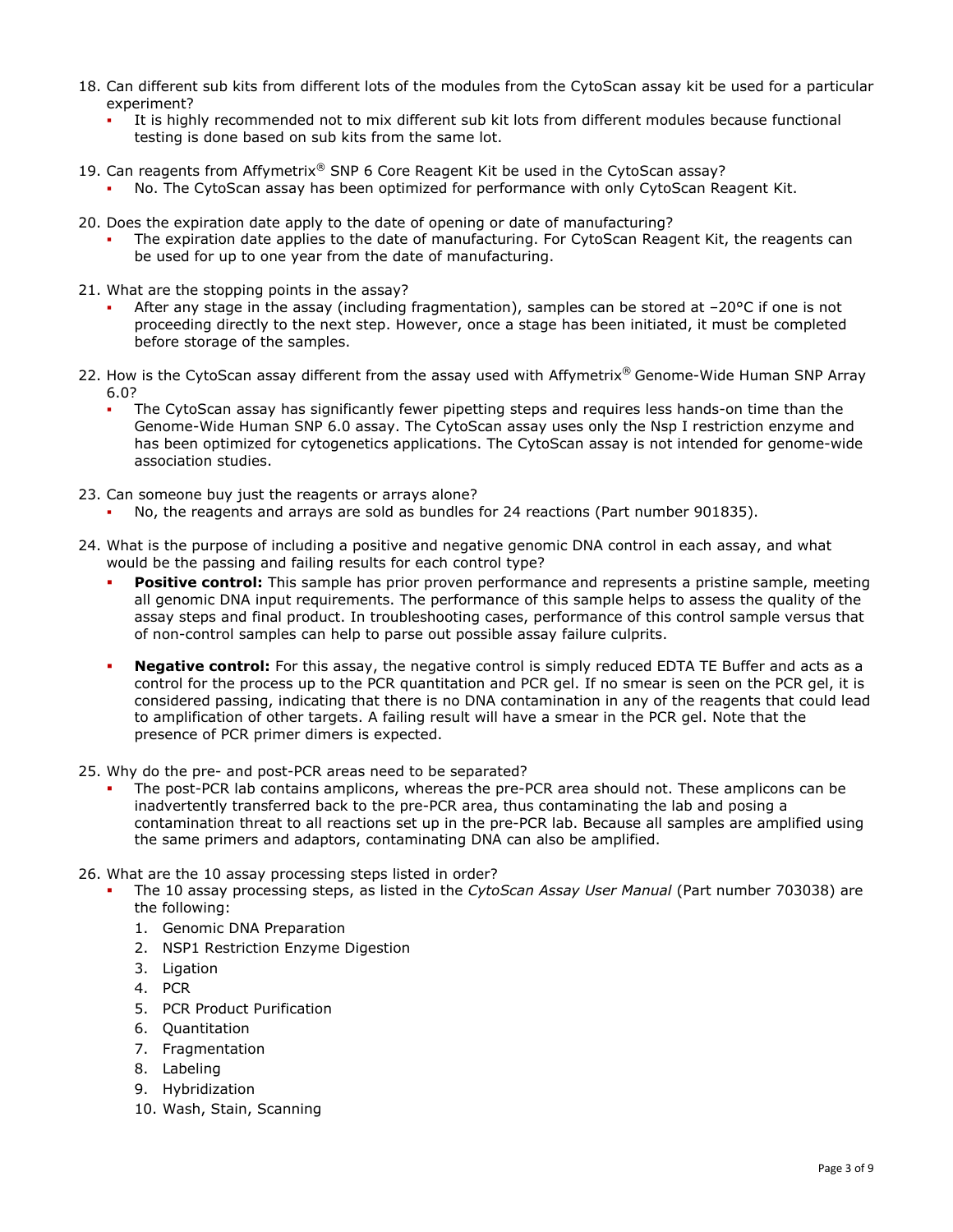# **Digestion and ligation**

- 27. What happens during the digestion and ligation steps?
	- The DNA is digested with Nsp I restriction endonuclease and ligated to adaptors that recognize the cohesive four-base pair (bp) overhangs. All fragments resulting from restriction enzyme digestion, regardless of size, are substrates for adaptor ligation.
- 28. How long can the ligated products be stored on the thermal cycler?
	- A plate can be held in thermal cycler at 4°C for up to 60 hours.
- 29. How long can the ligated products be stored at –20°C?
	- A plate can be frozen at –15 to –25°C for up to one week.

# **PCR**

- 30. What can cause faint or absent bands on the PCR gel?
	- Several things can cause this problem. To troubleshoot this problem, first determine if the positive control worked properly. Common reasons for this failure include incomplete digestion of genomic DNA or inefficient ligation of adaptors, ligation samples that are not properly diluted or mixed, and degraded DNA (if only the positive control worked). See the troubleshooting section of the *CytoScan Assay User Manual* (Part number 703038) for more information.
- 31. In a hypothetical assay failure in which PCR fragment size distribution observed on the PCR gel is significantly greater than 2,000 bp DNA smear, what processes in the assay could play a role in the failure?
	- The digestion step could be root cause. If the reaction did not go to completion, there may be, on average, longer fragments at the end of the reaction. These longer fragments then pass on to ligation and PCR reactions.
	- Insufficient amounts of PCR primer were added to facilitate suppression PCR. The primer concentration shifts the PCR reaction equilibrium toward larger fragment distributions, in this case, by increasingly unfolding (linearizing) the stem-loop structure at increasing primer concentration when the same adaptor ends hybridize.
- 32. Does the PCR have to be set up in a separate pre-PCR clean room?
	- Using two separate rooms greatly reduces the risk of sample contamination by previously amplified PCR products. If only one room is available, designate one area of the room as the pre-PCR clean area and a separate area as the post-PCR clean area. If a one-room configuration is being used, it is highly recommended to use a laminar flow cabinet for the pre-PCR clean area. See the *CytoScan Assay User Manual* (Part number 703038) for more details about the recommended laboratory setup.
- 33. What should someone do if they see a smear in their negative control on their PCR gel?
	- A smear in the negative control indicates there has been a contamination. If the negative control band is a light smear, it could be a low-level environmental bacterial contaminant introduced through plastic surfaces. This has shown not to have a material impact on the CytoScan HD data. If a bright band or a smaller smear is seen, then that could be a real cross-contaminant from a sample, and the samples would need to be checked for contamination. If a smear is seen in the negative control well, the negative control should be re-run to check if it was not a result of sample bleed over from gel loading.

# **PCR product purification**

- 34. Is there a plate purification option for the PCR product purification step?
	- No, only the single-tube purification process is validated with the assay.
- 35. Can a different magnetic rack be used instead of the recommended MagnaRack™ magnetic stand?
	- Yes, the assay is currently validated for the following magnetic racks:
		- DynaMag™-2 Magnet (Thermo Fisher Scientific; Catalog number 123-21D) MagnaRack™ (Thermo Fisher Scientific; Catalog number CS15000)
		-
		- PureProteome™ Magnetic Stand (Millipore™; Catalog number LSKMAGS08)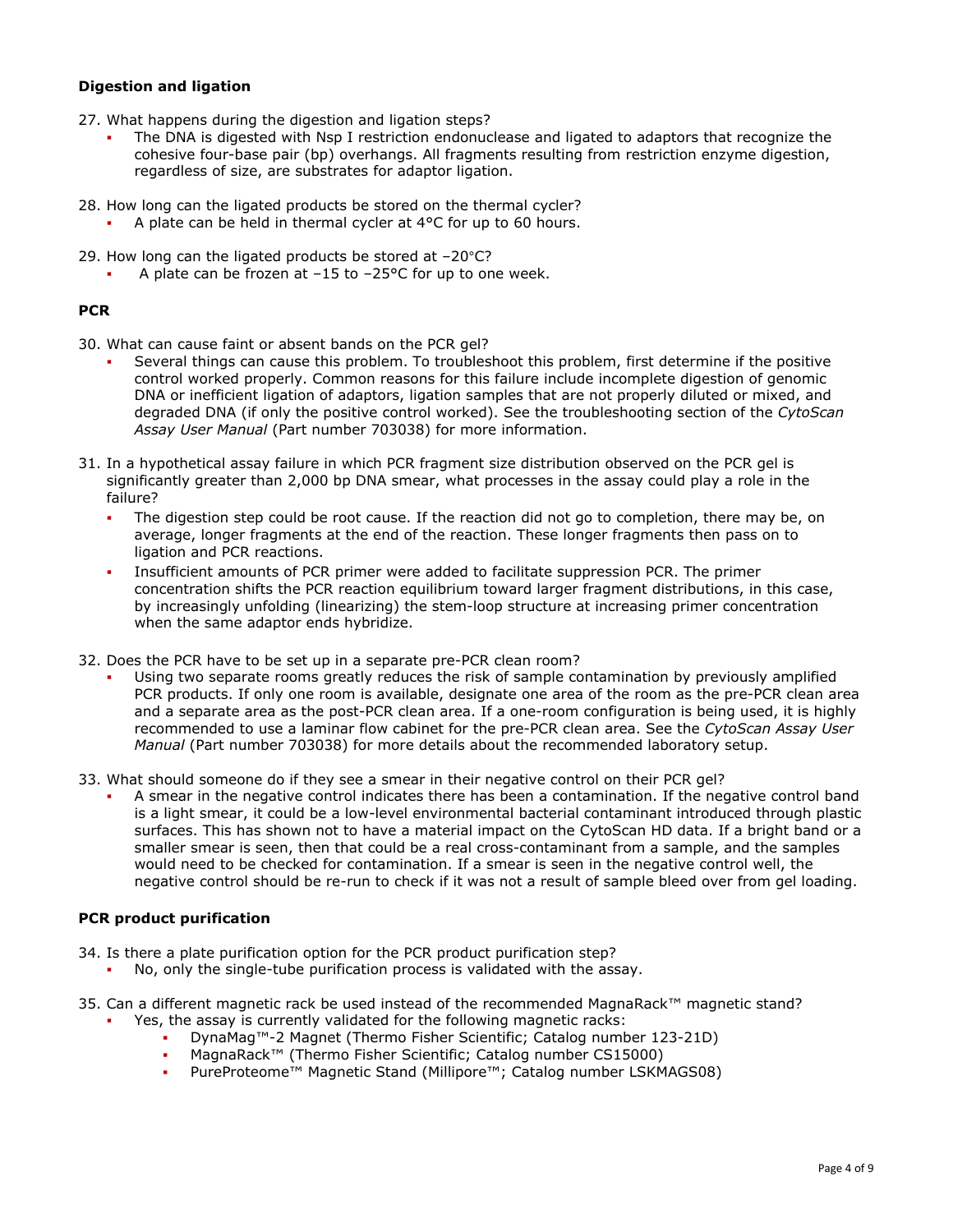- 36. What is the typical yield range from PCR product purification?
	- The minimum recommended yield is 2.5  $\mu q/\mu L$  for a sample. Yields can range from 3.0–4.5  $\mu q/\mu L$ , and the average yield for seven or more samples processed in a run (not including the negative control) should be greater than 3.0 µg/µL. If the average yield is below this, consult the troubleshooting section of the *CytoScan Assay User Manual* (Part number 703038).
- 37. What is the role of purified PCR product?
	- The purification process is required to remove all the non-amplified DNA after the PCR process.
- 38. Can someone stop after the PCR process and continue the next day with the purification step?
	- Yes, the purified PCR products can be stored at –15 to –25°C, and one can continue with the purification step later.
- 39. How long can the purified PCR products be stored at –20°C?
	- The purified PCR products can be stored at –15 to –25°C for 10 days.

#### **Fragmentation**

- 40. What is the purpose of the fragmentation step?
	- Probes on the array are 25-mers. The fragmentation step reduces the purified PCR product size (150– 2,000 bp) to an even smaller size range (25–125 bp), making them more optimal for hybridization to the array probes. Ideally, 25 bp-sized PCR products hybridize to 25-mer probes on the array; however, optimal hybridization can be achieved with 25 to 125 bp-sized PCR products.
- 41. What should be done if a refrigerated centrifuge is not available for the fragmentation step?
	- A refrigerated centrifuge is highly recommended. If one is not available, a plastic plate rack that has been stored at –20°C may be used. It is recommended to keep the samples chilled and work quickly prior to initiating the incubation at 37°C. See the *CytoScan Assay and Data Analysis Training Video* for more details about required equipment and consumables.
- 42. Do the samples need to be run on a gel and the Bioanalyzer during fragmentation QC?
	- No, the routine QC includes running samples only on a gel. Some samples will be saved for additional analysis on the Bioanalyzer, should that become necessary.
- 43. What can cause over-fragmentation?
	- Common causes of over-fragmentation include excess enzyme due to pipetting errors or an incorrect volume of enzyme used based on the unit activity. In addition, warming up of the assembled reaction prior to initiating the 37°C incubation can lead to over-fragmentation. See the troubleshooting section of the *CytoScan Assay User Manual* (Part number 703038) for more information about over-fragmentation.
- 44. What can cause under-fragmentation?
	- Common causes of under-fragmentation include improper storage or handling of the enzyme, an incorrect volume of enzyme used based on the unit activity, and improper mixing of fragmentation master mix. See the troubleshooting section of the *CytoScan® Assay User Manual* (Part number 703038) for more information about under-fragmentation.

# **Hybridization and washing/staining**

- 45. How long can the labeled products be stored at –20°C?
	- The labeled products can be stored at –20°C for no more than 10 days.
- 46. What is the hybridization time for CytoScan arrays?
	- The hybridization time is 16–18 hours. If there are a limited number of fluidics stations, the hybridization process can be staggered by two hours. For example, if there is only one fluidics station and eight arrays, the hybridization for four arrays can be started at one time, and then the hybridization for the other four arrays started two hours later. After 16 hours, the first four arrays can be placed on the fluidics station, and then the next four arrays placed on the fluidics station two hours later. Thus, all eight samples will have hybridized for 16 hours. Another option is to wash the first set of samples at 16 hours and the second set at 18 hours.
	- It is not recommended to stagger more than three wash/stain cycles in an eight-hour workday. Please consult the local Field Application Specialist for more details on the hybridization process.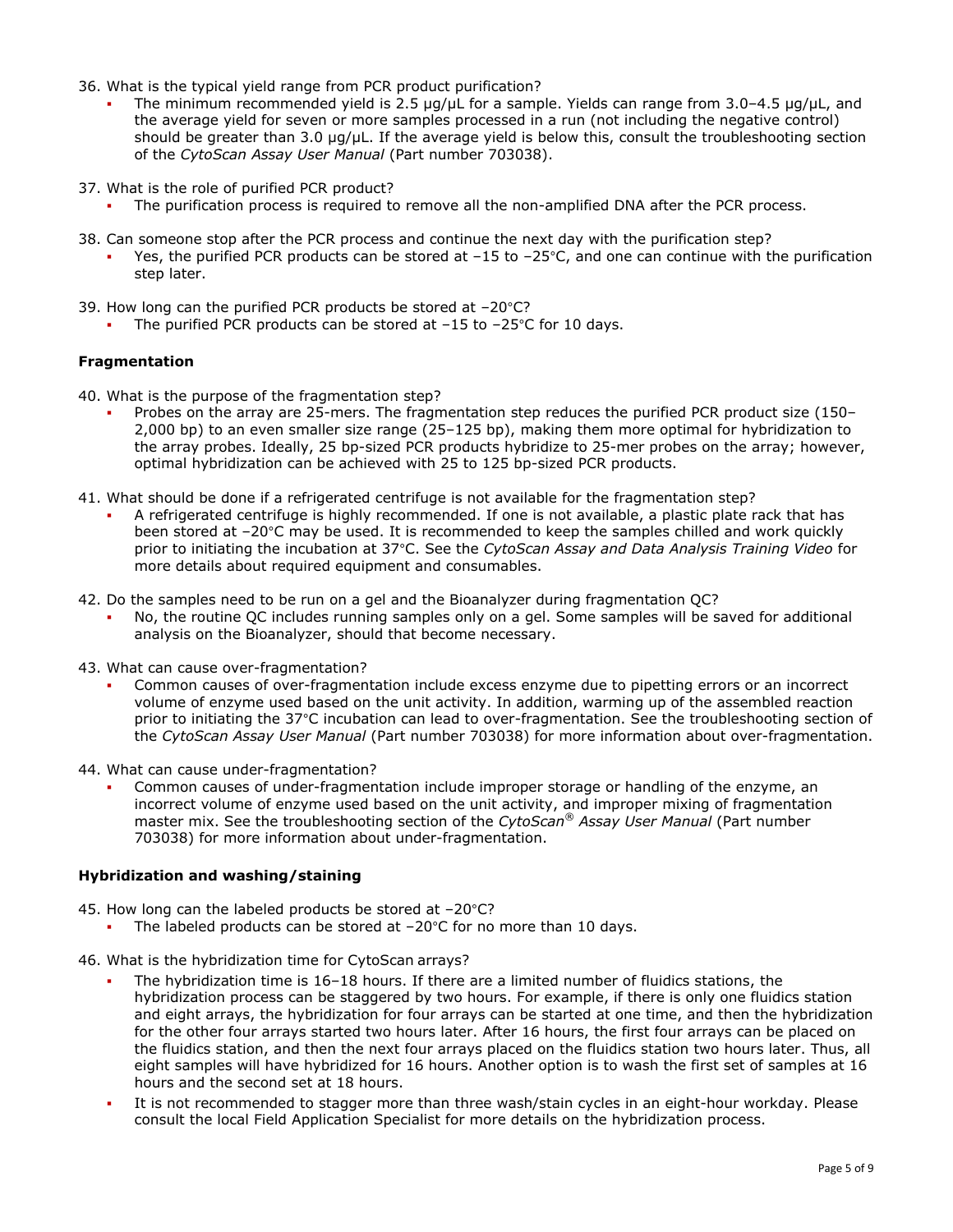- 47. What is the hybridization temperature and rotation speed for CytoScan arrays?
	- The hybridization temperature is 50°C. The rotation speed is 60 rpm.
- 48. Can samples be re-hybridized?
	- No, this has not been validated at this time.
- 49. After hybridization, how long can arrays be stored before washing and staining?
	- Arrays must be put onto the fluidics station immediately after removal from the hybridization oven. Do not remove arrays from the oven you are ready to wash them.
- 50. How long can arrays filled with holding buffer be stored before scanning?
	- After the washing and staining step, arrays can be stored for up to 24 hours at 4°C before scanning.
- 51. What type of water should be used on the fluidics stations?
	- Deionized (DI) water should always be used on the fluidics stations for all protocols, including the shutdown and bleach protocols.
	- ×
- 52. Are any shutdowns run after bleaching the fluidics station?
	- Yes, it is recommended to run two water shutdown protocols after bleaching the fluidics station.

# **CytoScan HD Array**

- 53. What is the array format?
	- CytoScan HD Array uses a 49 format and a 5-µm feature size.
- 54. What is the array content?
	- CytoScan HD Array covers both constitutional and cancer genes with
		- Overall intragenic coverage at 1 marker/880 bases
		- ClinGen (previously CCG and ISCA) constitutional coverage at 1 marker/384 bases
		- Complete cancer gene coverage at 1 marker/553 bases
		- 14,000 OMIM genes at 1 marker/723 bases
		- >36,000 RefSeq genes at 1 marker/880 bases
		- Backbone (non-gene) coverage at 1 marker/1,737 bases across genome for breakpoints
		- Overall (gene and non-gene backbone) coverage at 1 marker/1,148 bases
- 55. How many single-nucleotide polymorphism (SNP) and copy number (CN) probes are included on the array? CytoScan HD Array includes 750,000 genotype-able SNPs and 1.9 million non-polymorphic probes.
- 56. How long does CytoScan HD Array take to scan?
	- Each array takes  $\sim$ 32 minutes to scan.
- 57. What is the correct fluidics script for CytoScan HD Array?
	- The correct fluidics script is CytoScanHD\_Array\_450.
- 58. What file sizes are associated with CytoScan HD Array?
	- The CEL file is  $\sim$  66 MB, and the CYCHP file is  $\sim$  119 MB.

# **CytoScan® 750K Array**

- 59. What is the array format?
	- CytoScan 750K Array uses a 64 format and a 5-µm feature size.
- 60. What is the array content?
	- CytoScan 750K Array covers both constitutional and cancer genes with
		- Overall intragenic coverage at 1 marker/1,737 bases
		- ClinGen (previously CCG and ISCA) constitutional coverage at 1 marker/1,292 bases
		- Complete cancer gene coverage at 1 marker/1,269 bases
		- 14,000 OMIM genes at 1 marker/1,445 bases
		- >36,000 RefSeq genes at 1 marker/2,525 bases
		- Backbone (non-gene) coverage at 1 marker/6,145 bases across genome for breakpoints
		- Overall (gene and non-gene backbone) coverage at 1 marker/4,127 bases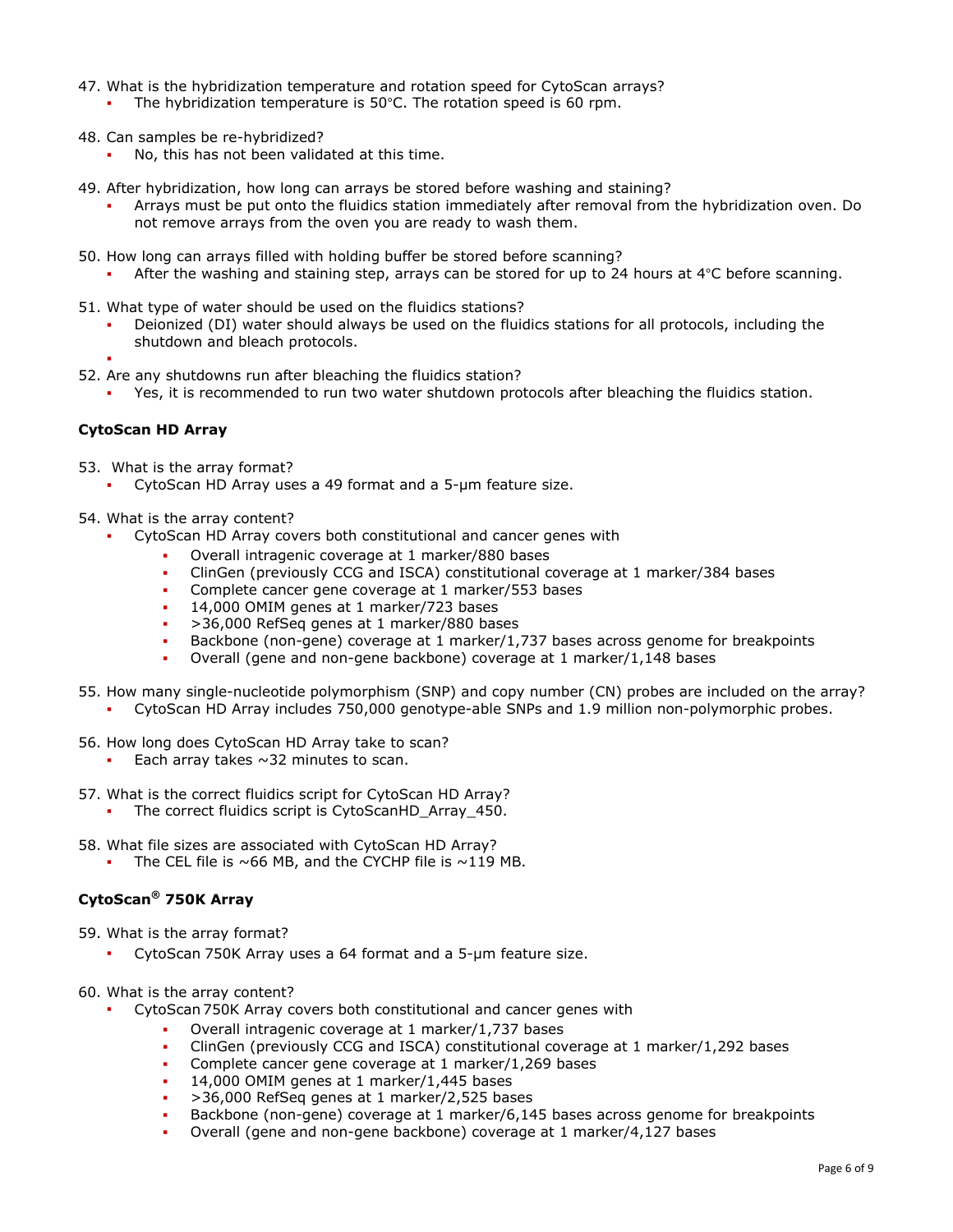- 61. How many SNP and CN probes are included on the array?
	- CytoScan 750K Array includes 200,000 genotype-able SNPs and 550,000 non-polymorphic probes.
- 62. How long does CytoScan 750K Array take to scan?
	- Each array takes  $\sim$  7 minutes to scan.
- 63. What file sizes are associated with CytoScan 750K Array?
	- The CEL file is  $\sim$ 46 MB, and the CYCHP file is  $\sim$ 33 MB.
- 64. What software is available for analysis?
	- For CytoScan 750K Array, all genotyping and copy number analysis is done with ChAS 1.2 or higher. For ChAS versions prior to 2.0, there is an update installer required to install the 750K-specific files. The installer is available for download from the Affymetrix website; the file name is "CytoScan750K\_ChASSupportUpdate.exe". ChAS 2.0 or higher does not require this update. This product is not intended for genome-wide association studies.

#### **Data analysis and management**

65. What software is available for analysis?

- All genotyping and copy number analysis is done with ChAS. CytoScan Cytogenetics Suite is not intended for genome-wide association studies.
- 66. What are the definitions of the array QC metrics terms "MAPD" and "SNPQC"; what does each metric measure; and how are they used in assessing array performance?
	- **MAPD:** Median of the Absolute values of all Pairwise Differences is a per-microarray estimate of variability, like standard deviation (SD) or interquartile range (IQR). It measures the variability in log2 ratios by looking at the pair difference of all probes and taking a median value. The effect of an occasional big difference in log2 ratios between probes is removed by taking a median value and not a mean. This variability can come from different sources:
		- Intrinsic variability in the starting material, hybridization cocktail preparation, microarray, or scanner.
		- Apparent variability induced by the fact that the reference may have systematic differences from the sample on this microarray.

Regardless of the source of variability, increased variability decreases the quality of the CN calls. A high MAPD can be attributed to any of the above factors and indicates that CN calls may be inaccurate, leading to a higher false positive/negative rate.

**SNPOC:** This is a measure of how well genotype alleles are resolved in the microarray data. In other words, it estimates the distributions of homozygous AA, heterozygous AB, and homozygous BB alleles and calculates the distance between them. The better the separation of these distributions, the better the ability to identify a genotype based on its cluster position. The larger the difference between the peaks and the troughs, the better the resolution of homozygotes and heterozygotes and the higher the SNPQC metric is. If the three peaks are not well resolved, the difference between peaks and troughs will be low, resulting in a lower SNPQC value. A low SNPQC value indicates that quality of the SNP allele data is compromised, due to higher noise within the array, which compromises the overall quality and clarity of results.

#### 67. What is Waviness-SD?

 Waviness-SD is a global measure of variation of microarray probes that is insensitive to short-range variation and focuses on long-range variation. Based on an empirical testing dataset, array data with Waviness-SD >0.12 has either sample or processing batch effects that will reduce the quality of the copy number calls. Elevated Waviness-SD is not always an indication of too much noise. Elevated Waviness with good MAPD and SNPQC metrics can occur in samples with many copy number changes or very large regions of change. It is therefore advised to check the data when observing elevated Waviness with good MAPD and SNPQC. The Waviness-SD metric is applicable to blood and cell line data. The Waviness-SD metric is not intended for alternative sample types such as solid tumor or FFPE samples in which the results may vary as a result of the biological complexity. For these sample types, it is recommended to use the ndwavinessSD.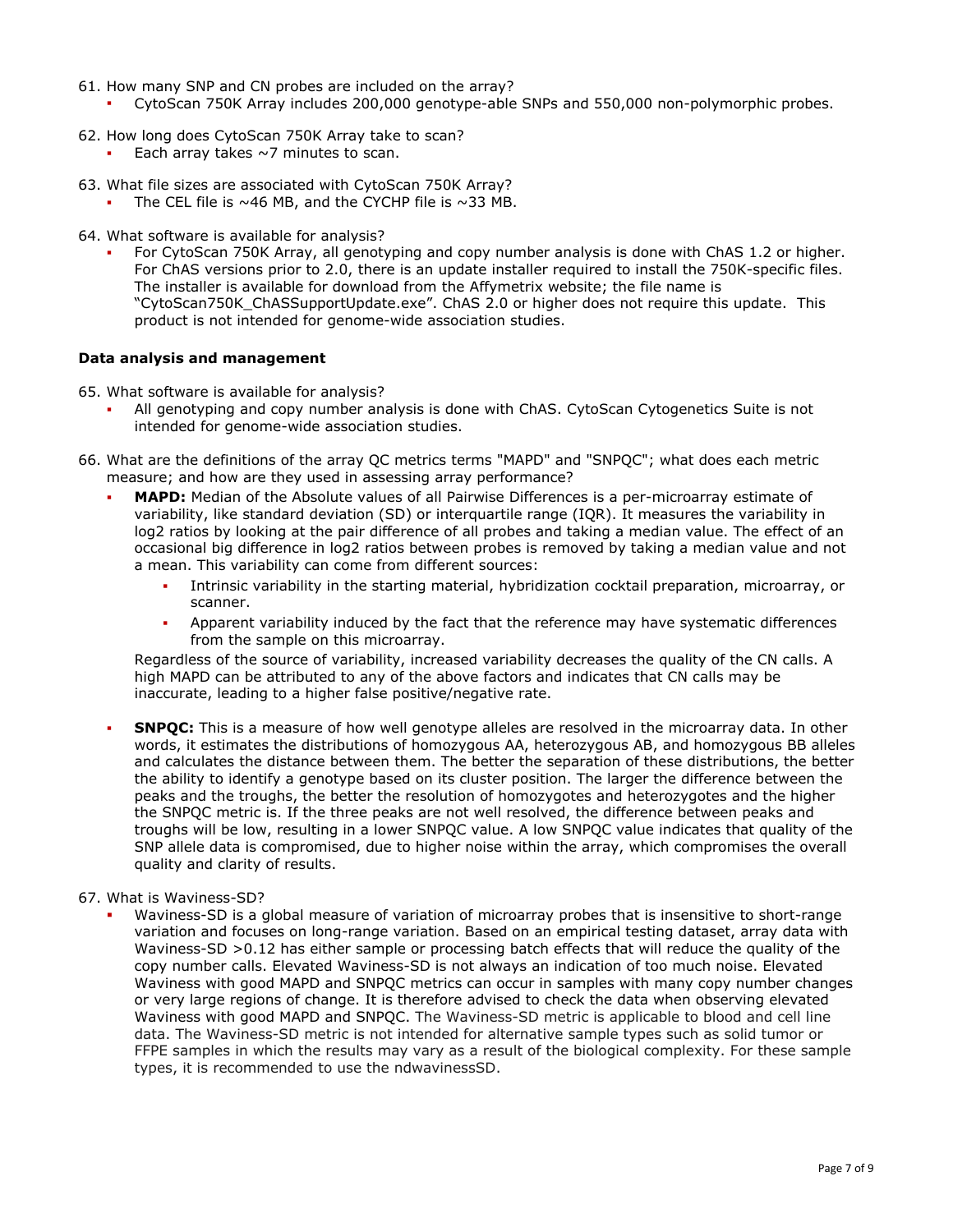- 68. What are the array QC metrics for the CytoScan arrays?
	- The CytoScan arrays use the following QC metrics:
		- SNPOC  $\geq$ 15
		- $MAPD < 0.25$
		- Waviness-SD ≤0.12
	- These QC metrics have been fine-tuned for blood-derived constitutional samples. The SNPQC and Waviness-SD metrics are based on an assumption of a relatively normal diploid genome for which the majority of the genome is not mosaic. For hematological malignancy samples, the baseline assumption pertaining to constitutional samples does not meet the normal aberration frequency pattern and high levels of mosaicism, which will likely trigger the SNPQC and Waviness-SD metrics to fail. Only the MAPD metric should be considered for non-constitutional samples. A failure of any one of these metrics for constitutional samples is a failure for that array result. There is no direct correlation between the absolute passing numeric value for any one of the metrics and the quality of a sample. For example, a sample that has an SNPQC=30 is not necessarily a better quality sample than one that has an SNPQC=20.
- 69. What can cause SNPQC failures?
	- SNPQC failures can be caused by contamination of samples, equipment, or reagents. Other possible causes include over- or under-fragmentation of samples or a hybridization oven that is out of calibration. See the troubleshooting section of the *CytoScan® Assay User Manual* (Part number 703038) for more information.
- 70. What can cause MAPD failures?
	- MAPD failures can be caused by assay drift due to variation in assay execution or over-fragmentation. See the troubleshooting section of the *CytoScan Assay User Manual* (Part number 703038) for more information.
- 71. What can cause Waviness-SD failures?
	- Waviness-SD failures can be caused by degraded DNA, an incompatible sample type, or a samplespecific effect. See the *CytoScan Assay User Manual* (Part number 703038) and the *Chromosome Analysis Suite User Manual* (Part number 702943) for more information.
- 72. Are individual genotypes generated from the CytoScan arrays?
	- Yes, genotypes can be generated in ChAS. The software uses BRLMM for genotyping, which uses a Bayesian model based on prior clusters. This product is not intended for genome-wide association studies.
- 73. What are the recommended graph settings for data interpretation in ChAS?
	- It is recommended to change the weighted log2 ratio graph from the default to a minimum at  $-1.5$  to a maximum at 1.5, using data type as points.
	- It is recommended to change the allele peaks graph from the default to a minimum at –2 to a maximum at 2, using data type as points.
	- The other graphs can stay with the default values.
- 74. Which genotype is presented in each allele difference track?
	- AA markers would be distributed about +1.
	- AB markers would be distributed about 0.
	- BB markers would be distributed about –1.
- 75. What samples are in the Reference Model file?
	- The Reference Model file in the CytoScan HD Array and CytoScan 750K Array set of NA32 Analysis includes 380 microarrays, which were run as part of a larger set of microarrays by nine operators. These operators processed  $~48$  unique samples in two rounds each, with random placement of sample DNAs across the PCR plates and with random use of reagents and instruments. The source DNA includes the following:
		- 284 HapMap samples including at least one replicate of each of 270 HapMap samples: 90 from each of the Yoruban, Asian, and Caucasian ethnic groups, from cell-line derived DNAs from the Coriell Institute of Medical Research
		- 96 DNA samples from blood of phenotypically healthy male and female individuals obtained from BioServe Biotechnologies